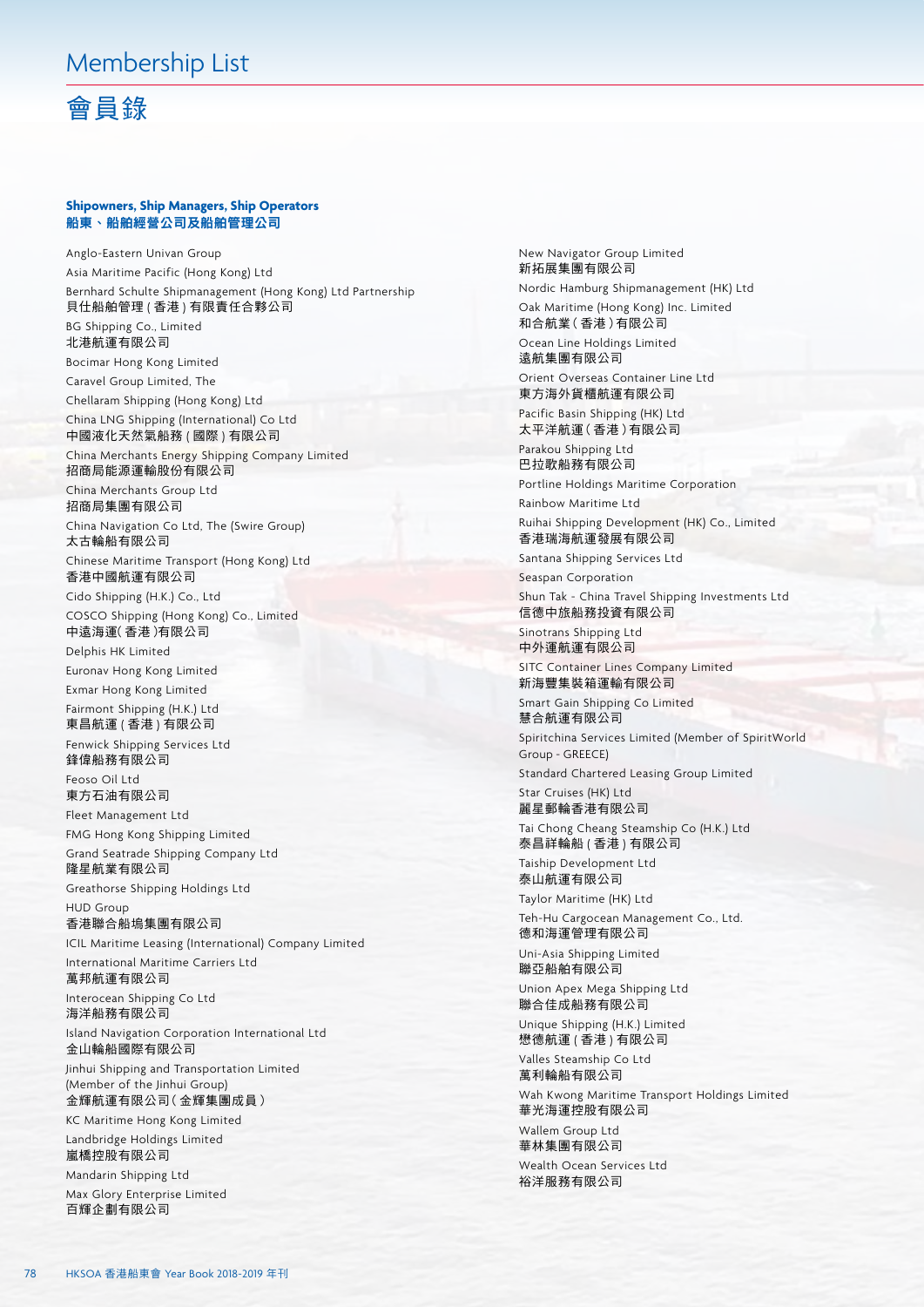### **Classification Societies, Consultants, Surveyors** 船級社、顧問公司及驗船行

American Bureau of Shipping 美國船級社

Bureau Veritas 法國國際驗檢局

China Classification Society Hong Kong Branch 中國船級社香港分社 DNV GL AS

Lloyd's Register Asia 勞氏船級社 - 亞洲 Nippon Kaiji Kyokai

日本海事協會 RINA Hong Kong Limited 意大利船級社

#### **Marine Equipment Suppliers, Shipbuilders, Repairers and Engine Builders**  船用設備供應商、船廠、修船公司及航海機器製造商

ABB Turbo Systems (Hong Kong) Ltd

Alfa Laval (China) Ltd 瑞典阿法拉伐 ( 中國 ) 有限公司 China Shipbuilding & Offshore International (HK) Co Ltd 中國船舶重工國際貿易 ( 香港 ) 有限公司 Chugoku Marine Paints (HK) Ltd

中國塗料 ( 香港 ) 有限公司 D.S. Marine Limited

天德船務有限公司 Hempel (China) Ltd 海虹老人塗料(中國)有限公司

Jotun COSCO Marine Coatings (HK) Ltd 中遠佐敦船舶塗料 ( 香港 ) 有限公司

Kawasaki Heavy Industries (HK) Ltd 川崎重工業 ( 香港 ) 有限公司

LG Marine Services (HK) Limited 魯顧船務(香港)有限公司 MAN Energy Solutions Hong Kong Limited

Marinequip China Co Ltd 泛華設備有限公司 Nippon Paint Marine (HK) Co. Ltd

立邦船舶油漆(香港)有限公司 Northrop Grumman Sperry Marine Asia Ltd

Radio Holland Hong Kong Company Limited 荷蘭航海電訊香港有限公司

Wartsila China Ltd 瓦錫蘭中國有限公司

Wilhelmsen Ships Service Ltd 威爾森船舶服務有限公司 Winterthur Gas & Diesel Ltd 溫特圖爾發動機有限公司

#### **Marine Insurance - Underwriters, P&I representatives, Average Adjusters and Brokers**  海運保障**-**承保公司、保賠協會、理算行及保險顧問公司

Aon Hong Kong Ltd 怡安保險顧問有限公司

AXA Corporate Solutions Assurance, Hong Kong Branch

China P&I Services (Hong Kong) Ltd 中國保賠服務(香港)有限公司

CM Houlder Insurance Brokers Ltd 招商海達保險顧問有限公司

COSCO Shipping (HK) Insurance Brokers Ltd 中國海運(香港)保險顧問有限公司

CTX Special Risks Ltd 誠品保險顧問有限公司

FP Marine Risks Ltd 領航海上保險顧問有限公司

Gard (HK) Ltd

Jardine Lloyd Thompson Limited 怡和保險顧問有限公司

JLJ Maritime HK Ltd

London P&I Club, The

Marsh (Hong Kong) Ltd 達信風險管理及保險服務(香港)有限公司 North of England P&I Association Ltd, The 北英保賠協會 Richards Hogg Lindley 國際理霍海損理算事務所

SCB Management Consulting Services Limited Skuld (Far East) Ltd

Standard Club Asia Ltd, The

Steamship Mutual Underwriting Association Limited, Hong Kong Branch

Swedish Club Hong Kong Ltd, The

Thomas Miller (Hong Kong) Ltd 托馬斯米勒(香港)有限公司

Tindall Riley (Britannia) Hong Kong Limited

West of England Insurance Services (Luxembourg) S.A. 西英倫保險服務(盧森堡)有限公司

Willis Hong Kong Ltd 韋萊香港有限公司 XL Catlin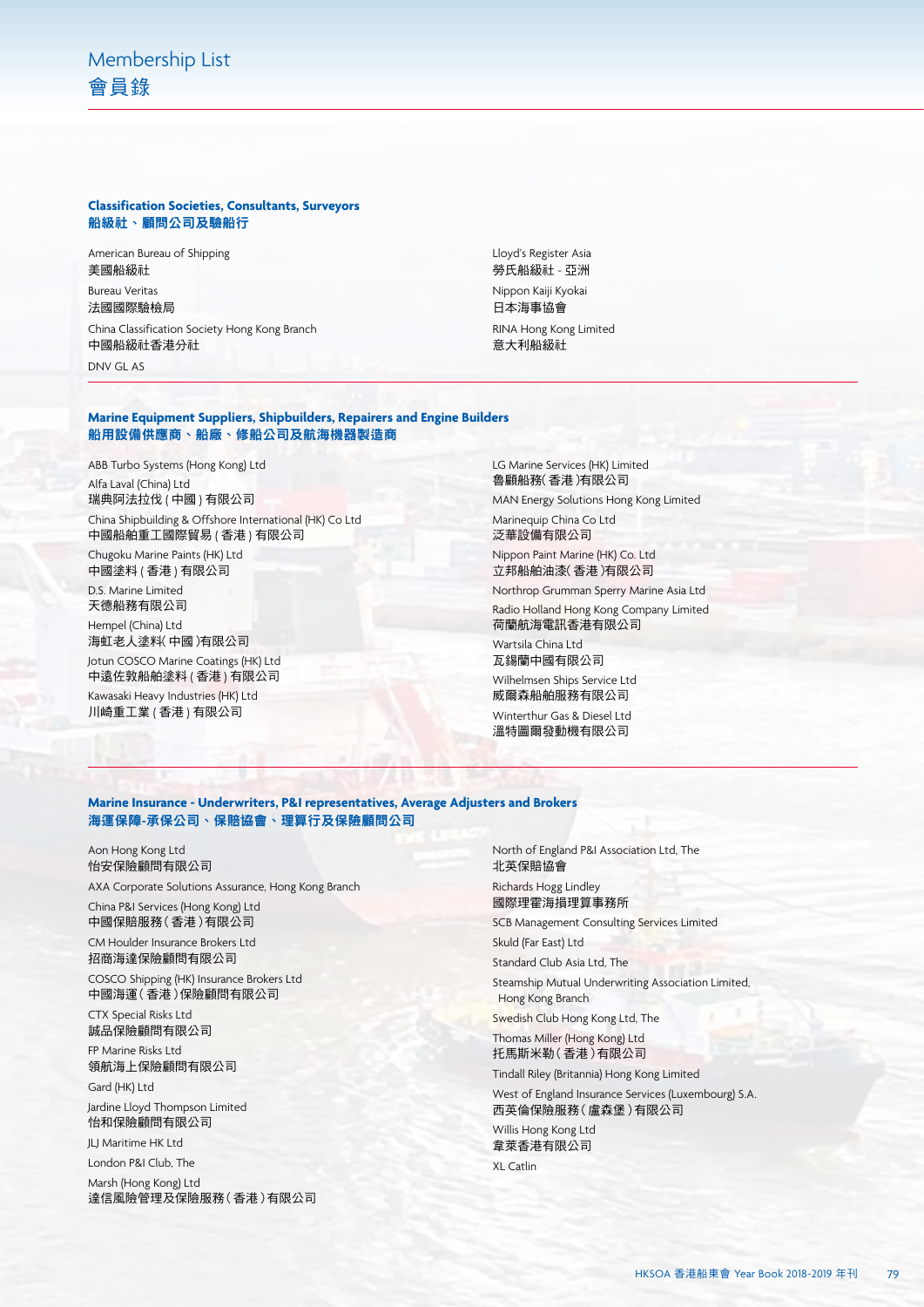### **Marine Law - Lawyers, Arbitrators and Claims Consultants** 海運法規**-**律師行、仲裁行及索賠顧問公司

#### Brenda Chark & Co 翟玉英律師事務所

Bryan Cave Leighton Paisner LLP C Solutions (Hong Kong) Limited Clyde & Co 其禮律師行 Hill Dickinson Hong Kong Holman Fenwick Willan 夏禮文律師行 Howse Williams Bowers Ince & Co 英士律師行

**Ship Finance - Bankers, Financiers**  船舶融資**-** 銀行、融資公司

Bank of Communications Co Ltd Hong Kong Branch 交通銀行股份有限公司 香港分行

Bank of China (Hong Kong) Ltd 中國銀行(香港)有限公司

BNP Paribas Hong Kong Branch 法國巴黎銀行

Commonwealth Bank of Australia 澳洲聯邦銀行

Credit Agricole Asia Shipfinance Limited 東方匯理亞洲船務融資有限公司

## **Ship Registration, Port Authorities** 船舶註冊**/** 港口當局

Bahamas Maritime Authority (HK) Ltd Director of Marine, Marine Department, HKSARG 香港特別行政區政府海事處處長(名譽會員)

Keesal, Young & Logan 奇術揚洛根律師行

Mayer Brown 孖士打律師行

Norton Rose Fulbright Hong Kong 諾頓羅氏富布萊特 Reed Smith Richards Butler 禮德齊伯禮律師行

Stephenson Harwood 羅夏信律師事務所

Watson Farley & Williams LLP 華盛國際律師事務所

Hamburg Commercial Bank AG

Hongkong and Shanghai Banking Corporation Ltd, The 香港上海匯豐銀行

Macquarie Services (Hong Kong) Limited 麥格理服務(香港)有限公司

Sumitomo Corporation (Hong Kong) Ltd 住友商事香港有限公司

International Registries (Far East) Ltd (The Marshall Islands Registry) 國際船舶註冊(遠東)有限公司 (馬紹爾群島註冊處) LISCR (Far East) Ltd 利比里亞國際船舶及公司註冊有限公司

#### **Shipbrokers, Sale and Purchase Brokers**  船舶經紀 **/** 船舶買賣經紀

Arrow Asia Shipbrokers Ltd 箭亞船舶經紀有限公司 Bancosta (Oriente) Ltd 奔達東方 Clarksons Platou Asia Limited Click Maritime Limited Cosmos Shipbroking (HK) Ltd 環宇船舶經紀(香港)有限公司 CPN International Ltd Eastern Horizon Shipbrokers Ltd 海拔船業經紀有限公司

Fearnleys Hong Kong Limited

Shanghai Seamaster Shipbroking Company Ltd 上海菁英航運經紀有限公司

Simpson Spence Young Hong Kong Limited South Express Ltd

南運有限公司